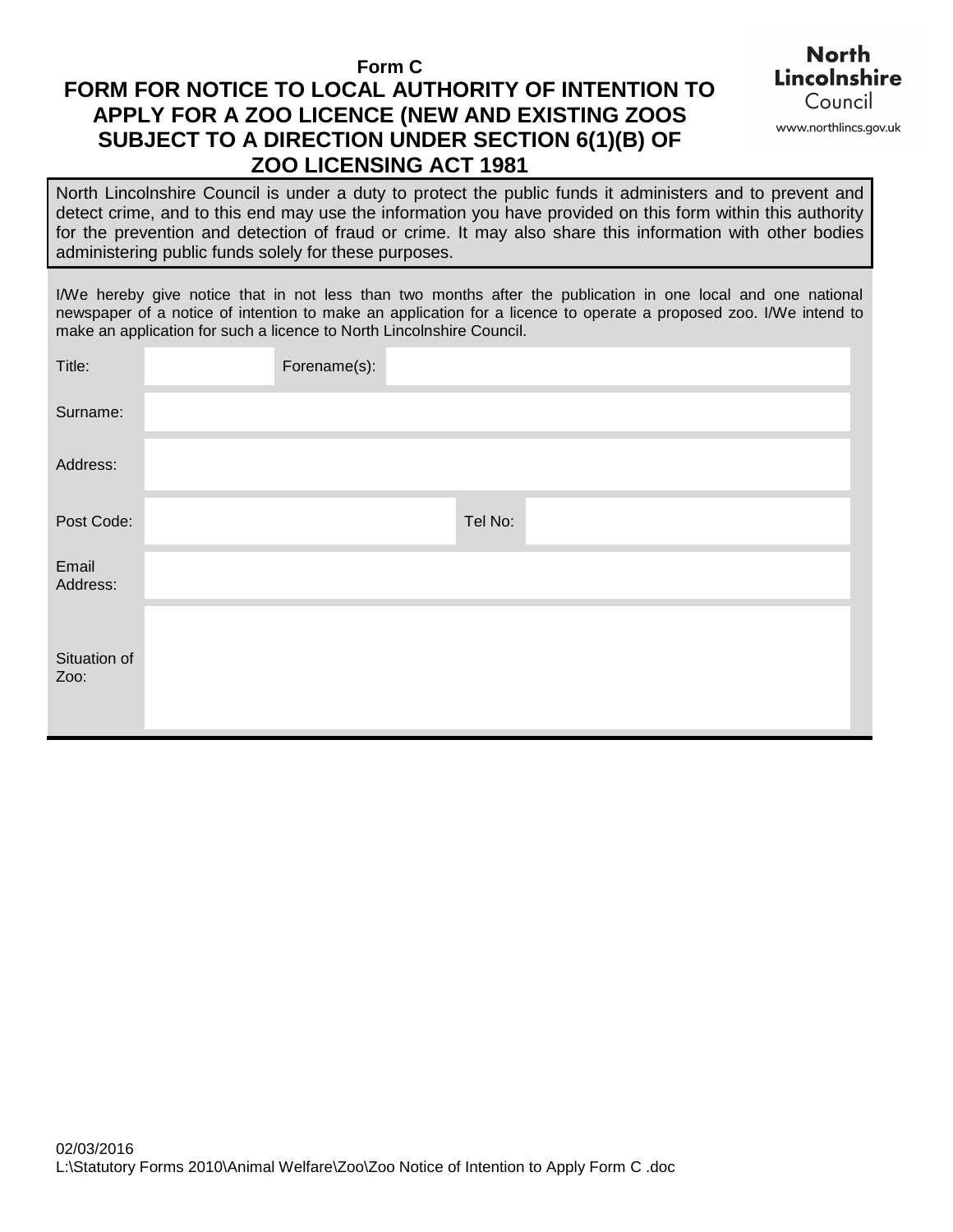The particulars with regard to the proposed zoo and its operation, as required by section 2(2) of the Act, are as follows:

## **a) Section 2(2)(a) - Animals**

Taxonomic category of order and approximate number in each group

[As an alternative to listing on this form a proposed stock list may be attached.]

#### **Accommodation**

 Give brief details of the animal accommodation to be provided (i.e. the number, type, approximate size and security of enclosure, including confined quarters during the night and winter, and the grouping of the animals).

> (NOTE – If preferred, this information may be submitted in the form of annotated drawings or plans. In any event, a plan showing the proposed layout of the zoo should be submitted.)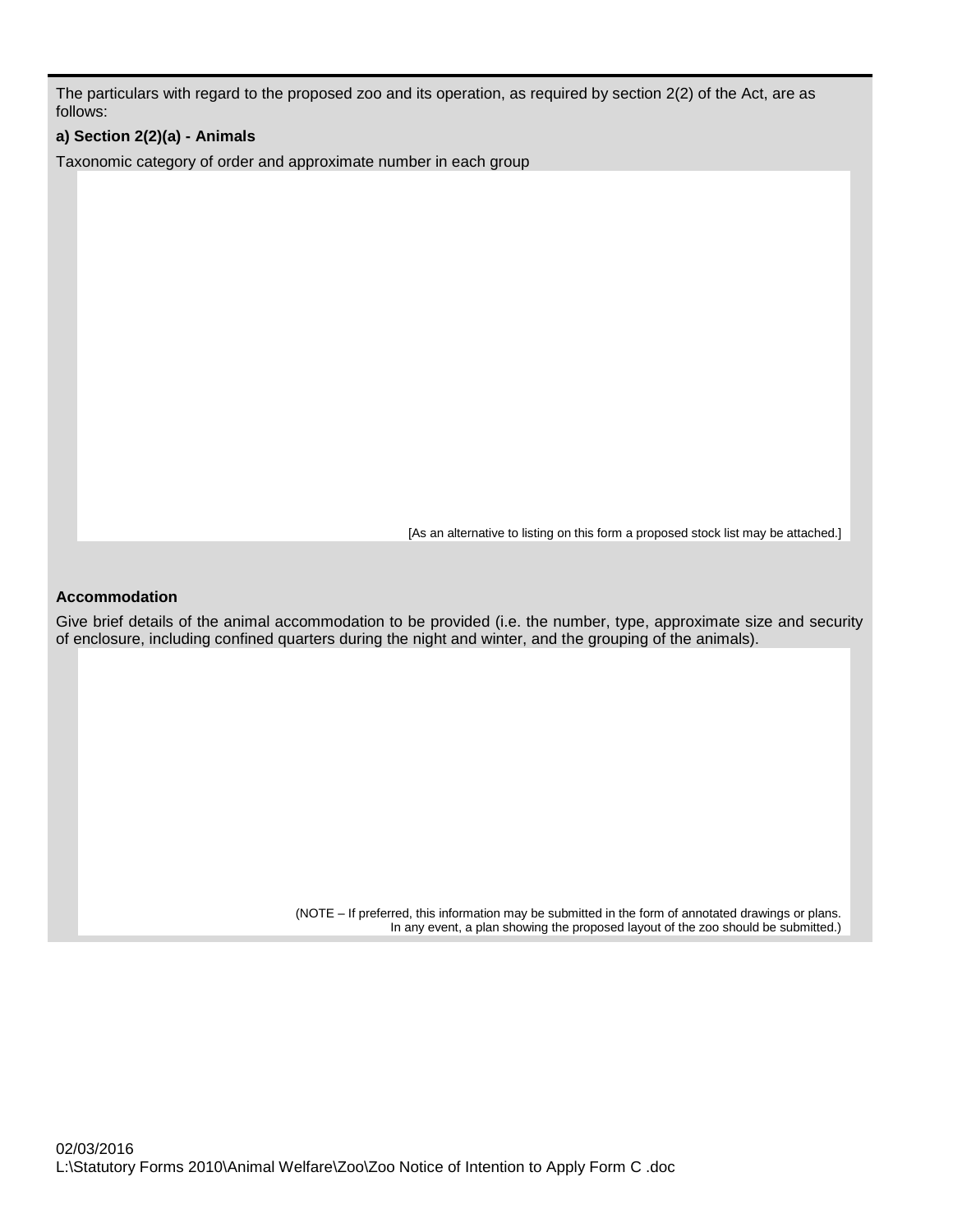### **Maintenance and well-being**

 Give brief details of arrangements for the animal's maintenance and well-being, including information about the provision, storage and preparation of food, and arrangements for veterinary care, including preventative measures.

| b) Section 2(2)(b) - Staff                                                           |  |  |  |  |
|--------------------------------------------------------------------------------------|--|--|--|--|
| Staff numbers and categories                                                         |  |  |  |  |
| Give the numbers of staff in each category to be employed in the zoo                 |  |  |  |  |
| Senior administrative staff under<br>director/manager                                |  |  |  |  |
| Other administrative staff                                                           |  |  |  |  |
| Keeper staff                                                                         |  |  |  |  |
| Maintenance staff                                                                    |  |  |  |  |
| Others (please specify)                                                              |  |  |  |  |
|                                                                                      |  |  |  |  |
| c) Section 2(2)(c) - Visitors and Motor Vehicles                                     |  |  |  |  |
| Approximate number of visitors who are to be<br>accommodated per day                 |  |  |  |  |
|                                                                                      |  |  |  |  |
| Type and size of parking facilities (if any)                                         |  |  |  |  |
| Safari Parks - approximate number of vehicles<br>which are to be accomodated per day |  |  |  |  |